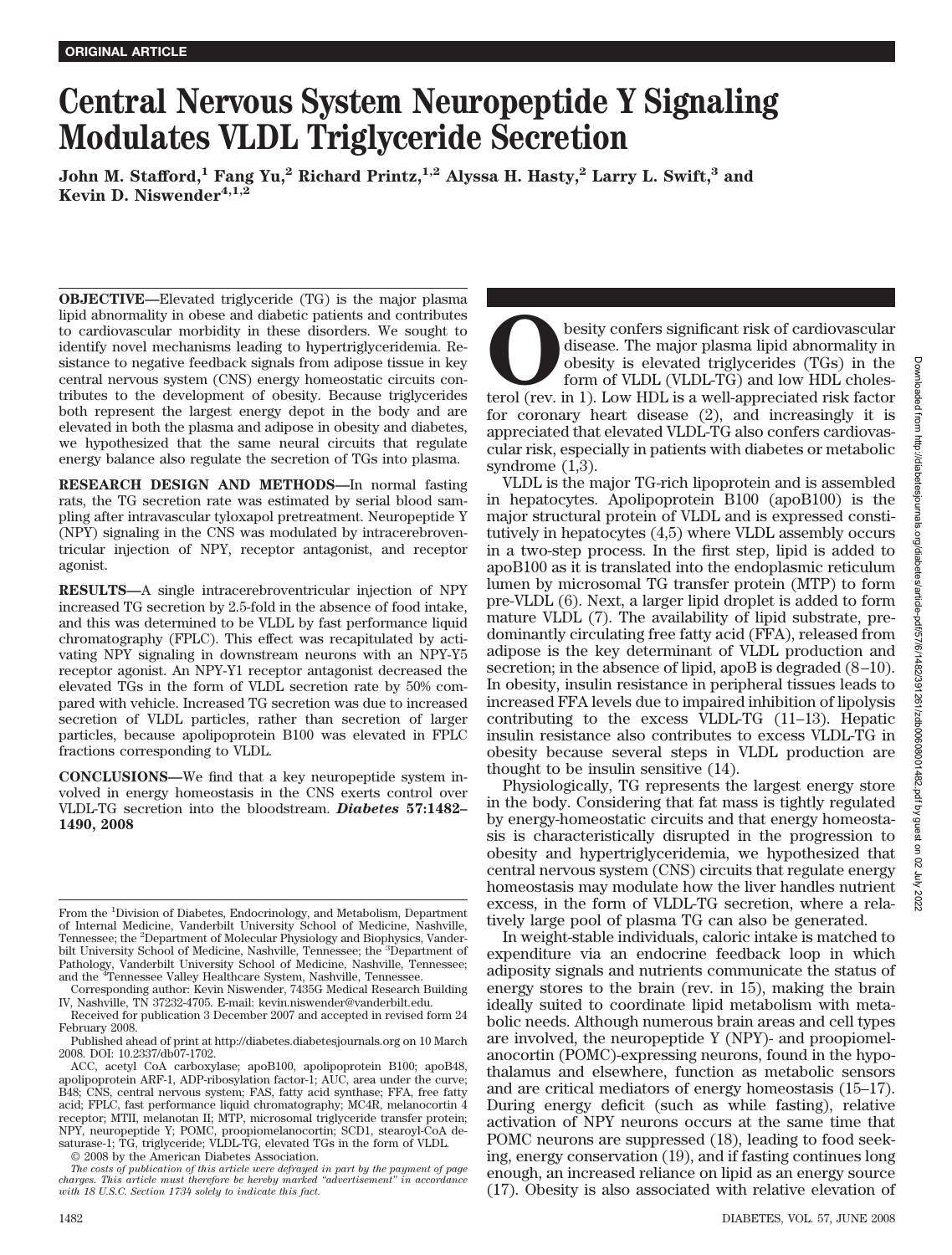NPY tone and reduction of POMC tone due to an impaired ability of these cell types to sense energy excess (20,21), i.e., insulin and leptin resistance in the brain (15). One consequence of impaired CNS sensing of metabolic status in obese subjects is that, like in fasting, the brain receives a signal of relative energy deficit, despite the presence of nutrient excess and enlarged energy stores (15). We hypothesize that this neuroendocrine response to fasting is required for optimal lipid metabolism and contributes to hypertriglyceridemia in obesity.

### **RESEARCH DESIGNS AND METHODS**

Male Long Evans rats (HsdBlu:LE), weighing 250 –274 g, were purchased from Harlan (Indianapolis, IN) and maintained on standard rodent chow (LabDiet 5001; 4.5% fat content; LabDiet, Richmond, IN). Studies were approved by the Institutional Animal Care and Use Committee at Vanderbilt University.

**Surgical preparation.** Animals were prepared with stereotaxic implantation of a stainless steel guide cannula (22 gauge; Plastics One, Roanoke, VA) into the third cerebral ventricle (22) and a sterile silicon catheter (outer diameter 0.94 mm; internal diameter 0.51 mm) in the carotid artery (23).

**Intracerebroventricular infusions.** Studies were performed 5–7 days after surgery when food intake and body weight curves returned to presurgery trajectory. All intracerebroventricular compounds were prepared freshly, dissolved in 0.9% normal saline, and administered in a 2-µ volume over 1 min. NPY was from Phoenix Pharmaceuticals (Burlingame, CA), Bachem (King of Prussia, PA), or GenScript (Piscataway, NJ). We assured that the NPY preparation in a given study increased food intake in a separate control group of rats with intracerebroventricular cannula only. GR231118 was from Sigma. BWX-46 was from Tocris (Ellisville, MO). Melanotan II (MTII) was from Phoenix, and SHU9119 was from Bachem. The doses of MTII (1 nmol) and SHU9119 (15  $\mu$ g) used are pharmacological doses at or above those that maximally attenuate food intake in Long Evans rats (24,25).

**Lipid production experiments.** For studies with NPY, Y5 receptor agonist, and melanocortin receptor agonist and antagonist, rats were fasted but with free access to water from 6:00 to 10:00 A.M. For the Y1 receptor antagonist, the study was performed after fasting from 6:00 A.M. to 2:00 P.M. A baseline blood sample was drawn through the carotid catheter. VLDL-TG clearance was blocked by an intravenous dosage of 300 mg/kg tyloxapol (26,27). Thirty or 40 min later, intracerebroventricular compounds were injected, and at 20- to 30-min intervals, 200  $\mu$ l blood was collected in a tube with 2  $\mu$ l 50 mmol/l EDTA.

**Lipid assays.** Triglycerides were assayed from serum using a kit from Raichem (catalog no. 84098) or, where glycerol values are shown, a Sigma assay kit (catalog no. TR 0100). The TG secretion rate was determined by the slope of the TG rise over time by linear regression analysis. Cholesterol was assayed from serum with a kit from Raichem (catalog no. 80015). FFA measurements were made by a NEFA-C assay kit from Wako (catalog no. 99-75409).

**Hepatic TG content and MTP activity.** Approximately 50 mg liver was prepared for MTP activity assay as described previously (Roar Biomedical, New York, NY). One-half of this homogenate was taken for lipid quantification by modified Folch extraction (28).

**Plasma hormones.** Plasma levels of insulin, glucagon, and leptin were quantified by the Vanderbilt Diabetes Research and Training Center Hormone Assay Core using radioimmunoassay.

**Lipoprotein and long-chain CoA fractionation.** Fast performance liquid chromatography (FPLC) analysis was performed as described previously (29). Liver long-chain CoA was isolated according to Deutsch et al. (30) and dried. CoA concentration was determined as described previously (31).

**Western blots.** Twenty-five-microliter aliquots of FPLC fractions from the VLDL peak were probed by Western blot with an antibody that recognizes both apoB100 and apolipoprotein B48 (apoB48) (32) and by standard enhanced chemiluminescence detection systems (Promega and Amersham). Western blots from liver homogenates were probed with the following antibodies: acetyl CoA carboxylase (ACC) and phosphorylated ACC, and fatty acid synthase (FAS) antibodies were purchased from Cell Signaling. MTP antibody was from Larry Swift (33).

RT-PCR was performed with Sybr-Green as previously described with primers from previously published reports: stearoyl-CoA desaturase-1 (SCD1) (34,35); FAS and HSL (35); MTP, 5'-TCACGATAACGGCTGTCAATGTC-3' and 5'-CCTCCAAGTTGTCCTTTCCTACG-3'; ADP-ribosylation factor-1 (ARF-1), 5'-CGGAACCAGAAGTGAACCAGACC-3' and 5'-CGTTTGCCACATGAGAG GAAAGC-3'.

**Statistical analysis.** Student's *t* test (paired or two-sample equal variance, two tailed) was used to compare with the appropriate vehicle-treated group;  $P < 0.05$  was considered significant.

# **RESULTS**

**CNS NPY signaling modulates TG production.** To test whether an acute elevation in NPY signaling in the brain could increase the TG secretion rate in the absence of either obesity or feeding, a single intracerebroventricular injection of recombinant NPY was administered. TG clearance from the bloodstream was blocked by injection of tyloxapol, which inhibits the action of lipoprotein lipase on secreted lipoprotein particles (26). The rate of TG production was estimated by serial quantification of plasma TG after a 4-h fast. We found that intracerebroventricular injection of 1 nmol NPY (t0) after tyloxapol pretreatment resulted in increased accumulation of plasma TG (calculated production rate was  $5.3 \pm 0.18$ mmol TG/h) compared with vehicle-treated animals  $(2.1 \pm$ 0.1 mmol TG/h,  $n = 3, P < 0.0001$ , Fig. 1A and *D*). In a separate, limited dose-response study, we found that 1 nmol NPY maximally increased TG secretion (4-h vehicle,  $2.6 \pm 0.24$ ; 100 pmol NPY,  $4.54 \pm 0.15$ ; 1 nmol NPY,  $5.06 \pm 0.05$ 0.84; 10 nmol NPY,  $3.78 \pm 0.65$  mmol TG/h).

**Peripheral NPY does not recapitulate the effect of CNS NPY to increase TG production.** NPY is an abundant neurotransmitter in both the central and peripheral nervous system. To localize the observed effect of intracerebroventricular NPY to the CNS, we tested a peripheral injection of the same dose of NPY and found that while intracerebroventricular NPY increased the TG secretion rate (intracerebroventricular NPY,  $3.4 \pm 0.2$  mmol TG/h; vehicle,  $2.2 \pm 0.2$  mmol TG/h,  $P < 0.01$ ), intravascular NPY had no effect compared with vehicle (peripheral NPY,  $2.6 \pm 0.2$  mmol TG/h; vehicle,  $2.2 \pm 0.2$  mmol TG/h, NS). **Intracerebroventricular NPY increases TG production via NPY Y1 and Y5 receptors.** NPY Y1 and Y5 are the receptor subtypes most implicated in energy homeostasis in the CNS (36,37). To test whether the effect of NPY to increase TG secretion was a specific, receptormediated event, we used a peptide agonist of the NPY Y5 receptor  $(30 \mu g$  BWX-46) and a peptide antagonist of the NPY Y1 receptor  $(30 \mu g) 1229U91$ , also known as GR231118) in a similar experimental design. The Y5 receptor agonist given intracerebroventricularly after a 4-h fast increased TG secretion twofold to  $4.3 \pm 0.4$  mmol  $\cdot$  l<sup>1-</sup>  $h^{1-}$  ( $n = 6, P < 0.0001$  compared with 4-h vehicle-treated animals,  $2.1 \pm 0.1$  mmol  $\cdot$  l<sup>1 $=$ </sup>  $\cdot$  h<sup>1 $=$ </sup>; Fig. 1*B* and *D*). The Y1 receptor antagonist was given after an 8-h fast (when NPY tone is predicted to be higher) and compared with 8-h vehicle. The Y1 receptor antagonist decreased TG secretion  $\sim$  50% below that of vehicle control (vehicle, 1.96  $\pm$  0.16; Y1 receptor antagonist,  $0.96 \pm 0.07$  mmol  $\cdot$  l<sup>1-</sup>  $\cdot$  h<sup>1-</sup>;  $n = 3$ ,  $P < 0.0001$ ; Fig. 1*C* and *D*).

**NPY increases VLDL-TG production.** To test whether the increase in TG mediated by CNS NPY signaling was due to increased VLDL-TG secretion, animals were injected with tyloxapol IV and serum samples collected 120 min after intracerebroventricular treatment with NPY (1 nmol), vehicle (saline), or the Y1 receptor antagonist 1229U91 (30  $\mu$ g). Pooled samples were analyzed by FPLC, and TG content was quantified in the fractions. NPY increased the TG content in the VLDL fractions (fractions 13–23) by 1.6-fold (area under the curve [AUC]  $230 \mu$ g for vehicle and 370  $\mu$ g for NPY; Fig. 1*E*), whereas the Y1 receptor antagonist decreased TG in these fractions by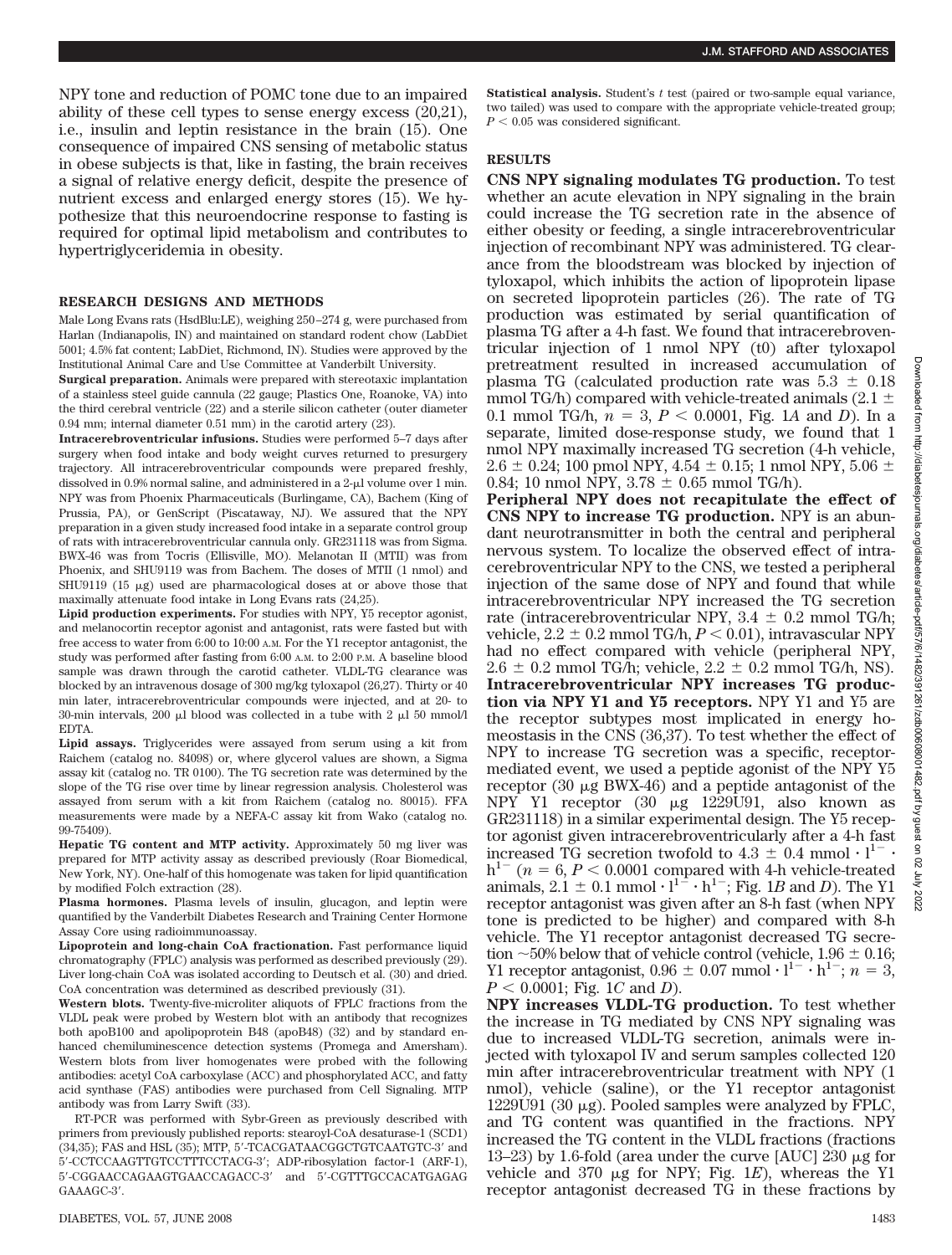

**FIG. 1. Intracerebroventricular NPY increases TG production.** *A***: Plasma TG levels after an intra-arterial injection of tyloxapol (t-40) and either 1** nmol intracerebroventricular NPY injection ( $t = 0$ ; circles) or saline vehicle (VEH)-4 h (triangles) are shown after a 4-h fast. B: Plasma TG levels after intra-arterial injection of tyloxapol (t-30) and intracerebroventricular injection at  $t$  = 0 of the Y5 receptor specific agonist (BWX-46, 30 µg; **circles) or 4-h saline vehicle (triangles).** *C***: Plasma TG levels after intracerebroventricular injection of Y1 receptor antagonist (1229U91, 30** -**g; squares) or saline VEH-8 h (diamonds) are shown after an 8-h fast.** *D***: Changes in TG production rate mediated by CNS NPY signaling calculated from the slope of the rise of the plasma TG line from time of tyloxapol injection.** *E***: FPLC was performed from pooled serum samples of animals treated with tyloxapol and 2 h after intracerebroventricular treatment. Samples 14–18 contained VLDL. NPY, circles; VEH, triangles; Y1 receptor** antagonist, squares. For all panels,  $*P < 0.05$  and  $*P < 0.0001$  compared with VEH.

 $67\%$  (AUC 156  $\mu$ g; Fig. 1*E*). We confirmed by agarose electrophoresis that 4-h-fasted rats on laboratory chow have nearly undetectable chylomicrons compared with fed rats, and calorimetry in a separate group confirmed that animals were in a postabsorptive state after a 4-h fast (respiratory quotient  $0.9 \pm 0.0$  fed to respiratory quotient  $0.8 \pm 0.1$ , 4-h fast), suggesting that chylomicrons do not contribute to the changes in TG observed.

**Melanocortin signaling does not modulate the VLDL-TG secretion rate.** The melanocortin signaling system is similarly fundamental to energy homeostasis to the NPY signaling system (38). An agonist of the melanocortin 4 receptor (MC4R), 1 nmol intracerebroventricular MTII, however, had no statistically significant effect on TG secretion  $(1.87 \pm 0.07 \text{ mmol} \cdot l^{1} - h^{1} )$  compared with vehicle  $(2.\overline{3} \pm 0.07 \text{ mmol} \cdot l^{1-} \cdot h^{1-}; n = 3 \text{ per group}, P =$ 0.56; Fig. 2A and *B*). Similarly, a MC4R antagonist  $(15 \mu g)$  intracerebroventricular SHU9119) did not result in a statistically significant change in TG secretion (2.6  $\pm$  0.16 mmol  $\cdot$  l<sup>1-</sup>  $\cdot$  h<sup>1-</sup>) compared with vehicle (2.2  $\pm$  0.05 mmol  $\cdot$  1<sup>1-</sup>  $\cdot$  h<sup>1-</sup>; *n* = 3, *P* = 0.86; Fig. 2*C* and *D*).

**CNS NPY signaling increases secretion of VLDL particles.** We next tested whether CNS NPY signaling increases the number of VLDL particles secreted by the liver. These experiments were performed in the absence of tyloxapol, which blocks the clearance of TG from VLDL. Four groups of animals were matched for body weight (Fig. 4*A*) and, as in prior studies, were fasted for the duration of the experiment (Figs. 3 and 4). In this study, NPY or vehicle was given in the postabsorptive state (4-h fast, when NPY tone is predicted to be relatively lower), and the Y1 receptor antagonist or vehicle was given after an 8-h fast (when NPY tone is predicted to be higher). Even in the absence of tyloxapol, NPY treatment (1 nmol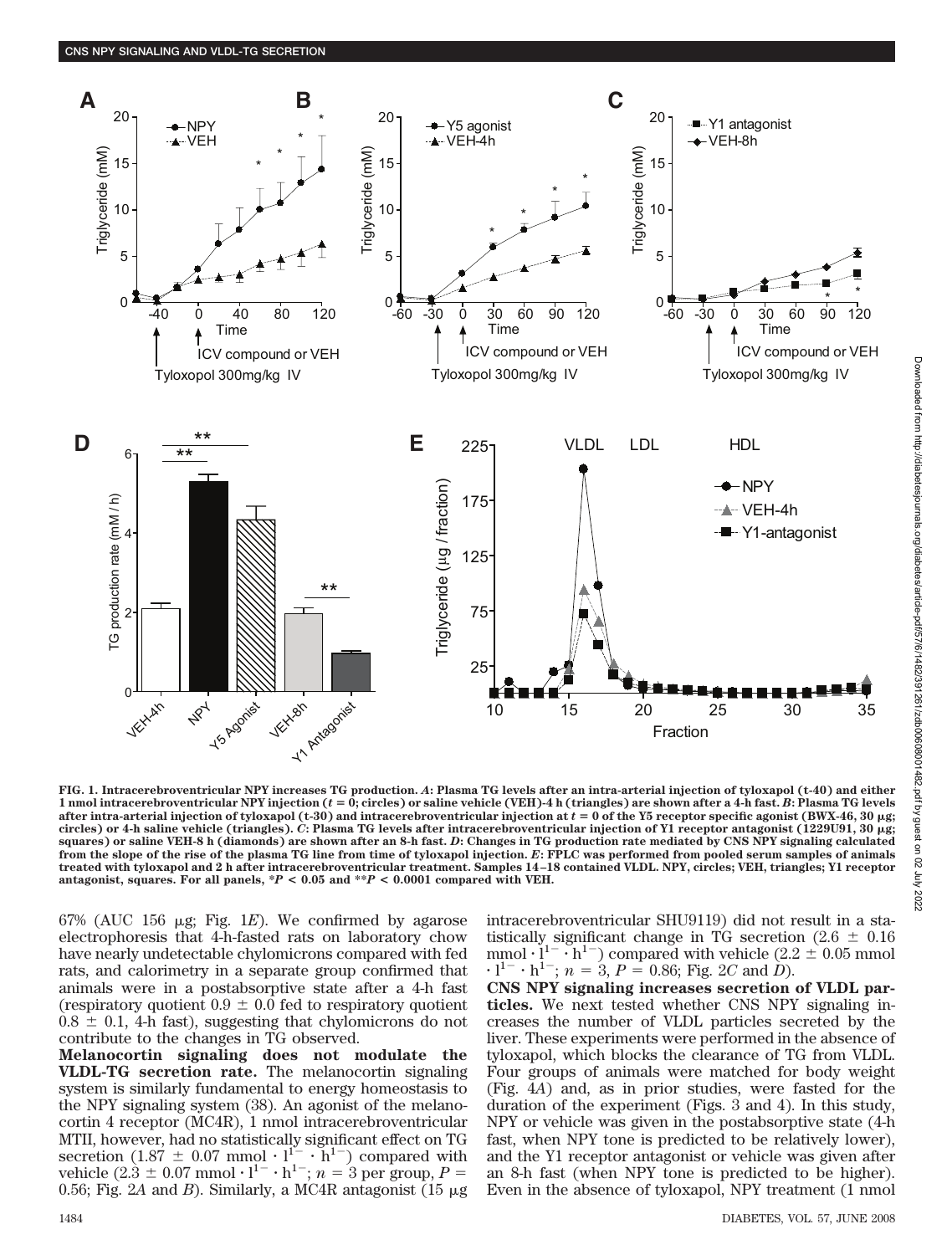

**FIG. 2. CNS melanocortin signaling has little effect on TG production.** *A***: Plasma TG levels after intra-arterial tyloxapol injection (t-40) in response to intracerebroventricular injection of MTII (1 nmol; circles), compared with vehicle (VEH) (triangles).** *B***: Calculated TG production rate in response to MTII.** *C***: Plasma TG levels after intra-arterial tyloxapol injection (t-30) in response to intracerebroventricular injection of SHU9119 (15 μg; circles) compared with VEH (triangles).** *D***: Calculated TG production rate in response to SHU9119.**

intracerebroventricularly) increased plasma TG levels 2.4 fold, from  $0.31 \pm 0.01$  to  $0.76 \pm 0.06$  mmol/l (Fig. 3*A*; *n* = 3 per group,  $P < 0.05$ ). Fractionation of serum samples by FPLC revealed that intracerebroventricular NPY treatment markedly increased TG in the VLDL fractions **(**AUC 2.4 0.74  $\mu$ g for 4-h vehicle compared with 10.5  $\pm$  1.9  $\mu$ g for NPY,  $n = 3, P < 0.05$ . Because VLDL particles contain one copy of apoB100 or apoB48 (in rodents), analysis of this protein in FPLC fractions corresponding to VLDL provides an estimate of the number of VLDL particles in each fraction (4). Intracerebroventricular NPY treatment caused an increase in the number of apoB100-containing particles compared with vehicle (Fig. 3*C* and *D*). There was only a modest change in apoB48, which in rodents can be liver or intestinally derived, further demonstrating, together with the lipoprotein electrophoresis and calorimetry data, that the majority of change in TG seen was VLDL-TG and not chylomicrons.

Similar experiments performed with the Y1 receptor antagonist reveal that the Y1 antagonist  $(30 \mu g)$  intracerebroventricularly compared with 8-h vehicle) did not statistically significantly decrease plasma TG or the AUC for VLDL (Fig. 3*E* and *F*), although in both groups, they were quite low. Western blot analysis for apoB100 from FPLC fractionated serum corresponding to VLDL demonstrated that there was no statistically significant change in plasma VLDL apoB100 compared with vehicle treatment (Fig. 3*G* and *H*). Qualitatively, the antagonist did trend toward lower VLDL-TG.

**CNS NPY signaling does not change plasma FFA.** Current models suggest that substrate (FFA) delivery to liver contributes to the rate of VLDL-TG production (11– 13), although other substrates are also used. We next determined whether CNS NPY signaling, in the absence of tyloxapol, increases FFA, which might be taken up by the liver and thus increase VLDL-TG production and secretion. Neither intracerebroventricular NPY or Y1 antagonist had a detectable effect on FFA levels at 120 min, suggesting that a measurable change in plasma FFA is not required to modulate VLDL-TG production by these agents, at least in this 2-h study (Fig. 4*B*). Glycerol levels were very low in these studies and unchanged with NPY or Y1 receptor antagonist, further suggesting that changes in lipolysis are not required. Insulin is a potent inhibitor of adipose tissue lipolysis, and NPY had no effect on plasma levels, although the Y1 receptor antagonist lowered plasma insulin levels (Fig. 4*C*). Significant changes in glucagon and leptin were not seen between treatment and control groups (Fig. 4*D* and *E*). Despite these findings, definitive proof of the absence for a role of lipolysis will require tracer techniques.

**CNS NPY signaling reduces hepatic TG and does not alter long-chain fatty acyl CoA content.** In the absence of evidence that NPY activates lipolysis to increase VLDL-TG production, we measured hepatic TG content to determine whether changes in VLDL-TG production rate result in measurable changes in the amount of stored TG. NPY induced a small but not statistically significant decrease of total tissue TG (vehicle,  $14.4 \pm 3.6$   $\mu$ g/mg; NPY,  $12.1 \pm 0.9$  µg/mg tissue; Fig. 4*G*). After 120 min, there were no significant changes in hepatic tissue levels of apoB100 or apoB48 detectable by Western blot (Fig. 4*F*). ApoB100 is made in the liver and, if lipid is not loaded by MTP, becomes targeted for degradation (9,39). No statistically significant changes in hepatic MTP activity were noted 2 h after treatment with intracerebroventricular NPY or the Y1 receptor antagonist (Fig. 4*H*).

Collectively, these data suggest that NPY activates hepatic VLDL-TG not by increasing substrate delivery but potentially by increasing loading of stored or newly synthesized hepatic TG onto apoB and thus stabilizing apoB100 for secretion. We found that NPY had no effect on the distribution of long-chain fatty acyl CoA in liver and no change in oleate CoA (18:1) concentration or the "saturation index," which has been shown to impact VLDL-TG production (34)  $(n = 3-4$  per group, NS; Fig. 4*I*).

**Effects of CNS NPY signaling on enzymes involved in TG biosynthesis and VLDL assembly.** Western blot analysis was performed from liver samples of six individual animals that were obtained 2 h after treatment with intracerebroventricular VEH 4 h (Fig. 5*A*, left lanes) or intracerebroventricular NPY (Fig. 5*A*, right lanes). A modest, but not statistically significant reduction in ACC was noted (4-h vehicle,  $3.58 \pm 0.52$ ; NPY,  $2.75 \pm 0.39$ ), and intracerebroventricular NPY did not alter expression levels of FAS, MTP, or the phosphorylation state of ACC as detectable by Western blot analysis at 2 h (Fig. 5*A*).

To determine whether CNS NPY influenced mRNA levels of enzymes that are key control points in TG metabolism, we performed real-time RT-PCR on cDNA prepared from liver samples in the above experiment. We found statistically significant increases in relative mRNA levels for proteins involved in the assembly of VLDL, MTP  $(4-h$  vehicle,  $1.0 \pm 0.23$ ; NPY,  $1.79 \pm 0.25$ ; Fig. 5*B*), ARF-1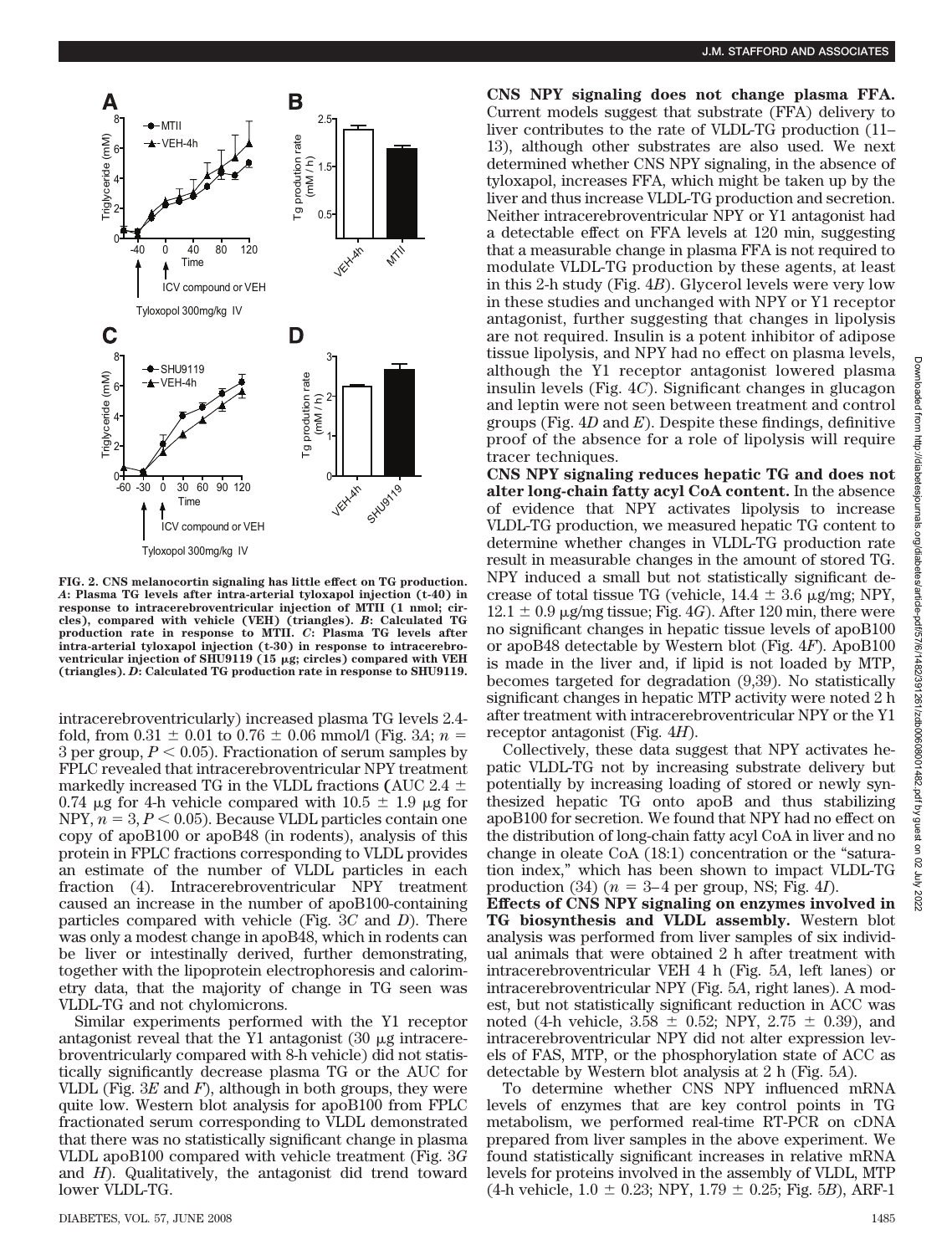

FIG. 3. Effects of CNS NPY signaling on substrate availability, glucoregulatory hormones, and liver lipids in the absence of tyloxapol  $(n = 6$  for **all groups, all panels). For all panels, in the absence of tyloxapol, NPY (black bars) was given after a 4-h fast compared with vehicle (VEH) (4 h, open bars), Y1 receptor antagonist was given after a 8-h fast (striped bars) compared with VEH (8 h; gray bars), and samples were collected 2 h after intracerebroventricular injection.** *A***: Body weights were matched between groups.** *B***: Plasma FFA levels.** *C***: Plasma insulin levels.** *D***: Plasma glucagon levels.** *E***: Plasma leptin levels.** *F***: Hepatic apoB100 and apoB48 content.** *G***: Hepatic TG and cholesterol content.** *H***: MTP activity assayed from liver samples.** *I***: Hepatic long-chain fatty acyl CoA content.**

 $(4-h)$  vehicle,  $1.0 \pm 0.03$ ; NPY,  $1.38 \pm 0.07$ ; Fig. 5*C*), and SCD1 (4-h vehicle,  $1.0 \pm 0.24$ ; NPY,  $5.2 \pm 1.0$ ; Fig. 5*D*). We found a reduction in mRNA for the enzyme FAS involved in de novo fatty acid synthesis (4-h vehicle,  $1.38 \pm 0.24$ ; NPY,  $0.63 \pm 0.14$ ; Fig. 5*E*).

**NPY increases cholesterol in the VLDL fraction.** TGrich VLDL and cholesterol-rich LDL and HDL particles are metabolically interrelated  $(40-42)$ . In the absence of tyloxapol, neither NPY nor the Y1 receptor antagonist induced any changes in total plasma cholesterol (Fig. 6*A*, NS); however, NPY treatment increased the cholesterol content of the VLDL fraction twofold (Fig. 6*B*, AUC of fractions 13–23 of 70-fraction format was 2.35  $\pm$  0.6 µg for 4-h vehicle compared with  $4.87 \pm 1$  µg for NPY,  $P < 0.05$ ). There was no change in cholesterol in the LDL fraction. NPY had no effect on cholesterol content in the HDL fraction (Fig. 6*B*, AUC of fractions 43– 60 of the 70-fraction format was  $35.2 \pm 2.4$  µg for 4-h vehicle and  $39.8 \pm 2.5$  µg for NPY,  $P = 0.12$ ) but appeared to cause a shift to increase small HDL cholesterol, because cholesterol came off the column at later fractions, suggesting smaller particle size. The Y1 receptor antagonist had little effect on cholesterol content of the lipoprotein fractions (Fig. 6*C*).

## **DISCUSSION**

A brain-hepatic circuit has been demonstrated to be important for the regulation of peripheral metabolism, including glucose homeostasis and, more recently, TG metabolism (34,35,43). Although current models of TG production, particularly in the context of obesity, suggest that the VLDL-TG secretion rate is largely determined by the rate of substrate (FFA) delivery to the liver and hepatic insulin sensitivity (11–13), we hypothesized that CNS circuits involved in energy homeostasis are well situated to coordinate lipid production and/or secretion with other aspects of metabolism. CNS NPY signaling is thought to contribute to several aspects of obesity pathogenesis (17), including resistin-mediated hepatic insulin resistance (44). Furthermore, exogenous administration of NPY to a lean animal can drive the development of obesity and metabolic syndrome (45,46).

We observed that intracerebroventricular injection of NPY rapidly increased TG secretion (Fig. 1*A*) in the setting in which neither fat mass nor food intake was increased. Local concentrations of NPY in relevant brain areas are not known, and a single injection of NPY intracerebroventricular could conceivably result in elevated concentra-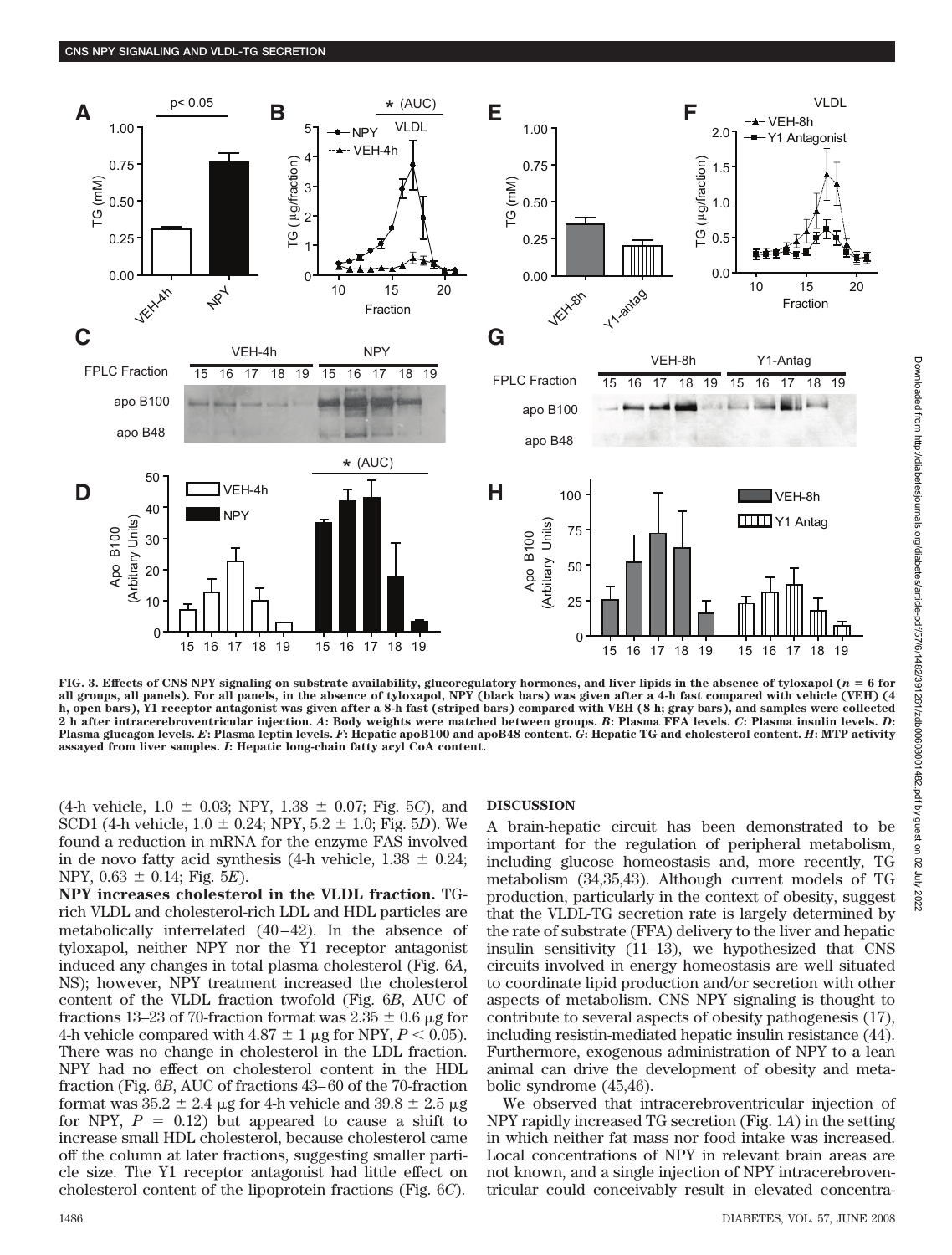

**FIG. 4. NPY enhances VLDL particle secretion.** *A***–***D***: In the absence of tyloxapol, NPY (black bars) was given after a 4-h fast compared with vehicle (VEH) (4 h, open bars), and samples were collected 2 h after intracerebroventricular injection.** *A***: Fasting plasma TG levels.** *B***: TG content of FPLC fractions corresponding to VLDL, fractions 10–22 for NPY (circles) compared with VEH-4 h (triangles). \****P* **< 0.05 for AUC.** *C***: Western blot analysis of apoB100 and apoB48 from FPLC fractions corresponding to VLDL.** *D***: Quantification of apoB100 from Western blot, \****P* **< 0.05 for AUC.** *E–H***: In the absence of tyloxapol, Y1 receptor antagonist given after an 8-h fast (striped bars) compared with VEH (8 h; gray bars), and samples were collected 2 h after intracerebroventricular injection.** *E***: Fasting plasma TG levels.** *F***: TG content of FPLC fractions corresponding to VLDL, fractions 10–22 for VEH-8 h (triangles) compared with Y1 antagonist (triangles).** *G***: Western blot analysis of apoB100 and apoB48 from FPLC fractions corresponding to VLDL.** *H***: Quantification of apoB100 from Western blot.**

tions and, therefore, nonspecific or off-target signaling events in the CNS. The fact that an NPY Y1 receptor antagonist lowers TG production and Y5 receptor agonist increases TG production, however, enhances the likelihood that we have identified an endogenous, NPY-specific pathway that influences how the liver controls TG secretion (Fig. 1*B*–*D*). The observation that an NPY receptor antagonist lowers VLDL secretion in a normal, lean, fasting rat by 50% suggests the concept that endogenous NPY tone in the CNS contributes to determining the "basal" rate of VLDL-TG secretion (Fig. 1*C*). The finding that agonists and antagonists of the related melanocortin signaling pathway did not significantly alter TG production adds to the specificity of these findings (Fig. 2), although these compounds were only tested at high doses.

Because FFA availability contributes to VLDL-TG production (11,12,47), the finding that intracerebroventricular NPY increased plasma TG levels nearly twofold while plasma FFA and glycerol levels were unchanged (Fig. 3*A* and 3*B*), as were plasma insulin levels (Fig. 4*C*), suggests that a measurable change in plasma FFA levels was not required. Tracer studies will be required to ultimately rule out an effect on lipolysis, however.

The increase in plasma TG mediated by CNS NPY signaling may, therefore, be due to mobilization of stored hepatic TG. In the absence of available lipid being mobilized onto apoB, the protein is targeted for degradation (9). In hepatocytes, MTP facilitates the addition of TG to the immature VLDL particle (48); this process stabilizes apoB, which can then be secreted into the plasma as part of VLDL instead of degraded. Our data suggest that CNS NPY signaling promotes lipid loading and thus stabilization of apoB100 in VLDL (Fig. 3). We found a 1.7-fold increase in MTP mRNA at 2 h (Fig. 5*B*) but were unable to see changes in protein level (Fig. 5*A*). MTP activity was not statistically increased after NPY, although substrate "flux" through MTP may not be directly related to activity as assayed by this commercially available kit (Fig. 4*H*). A second matu-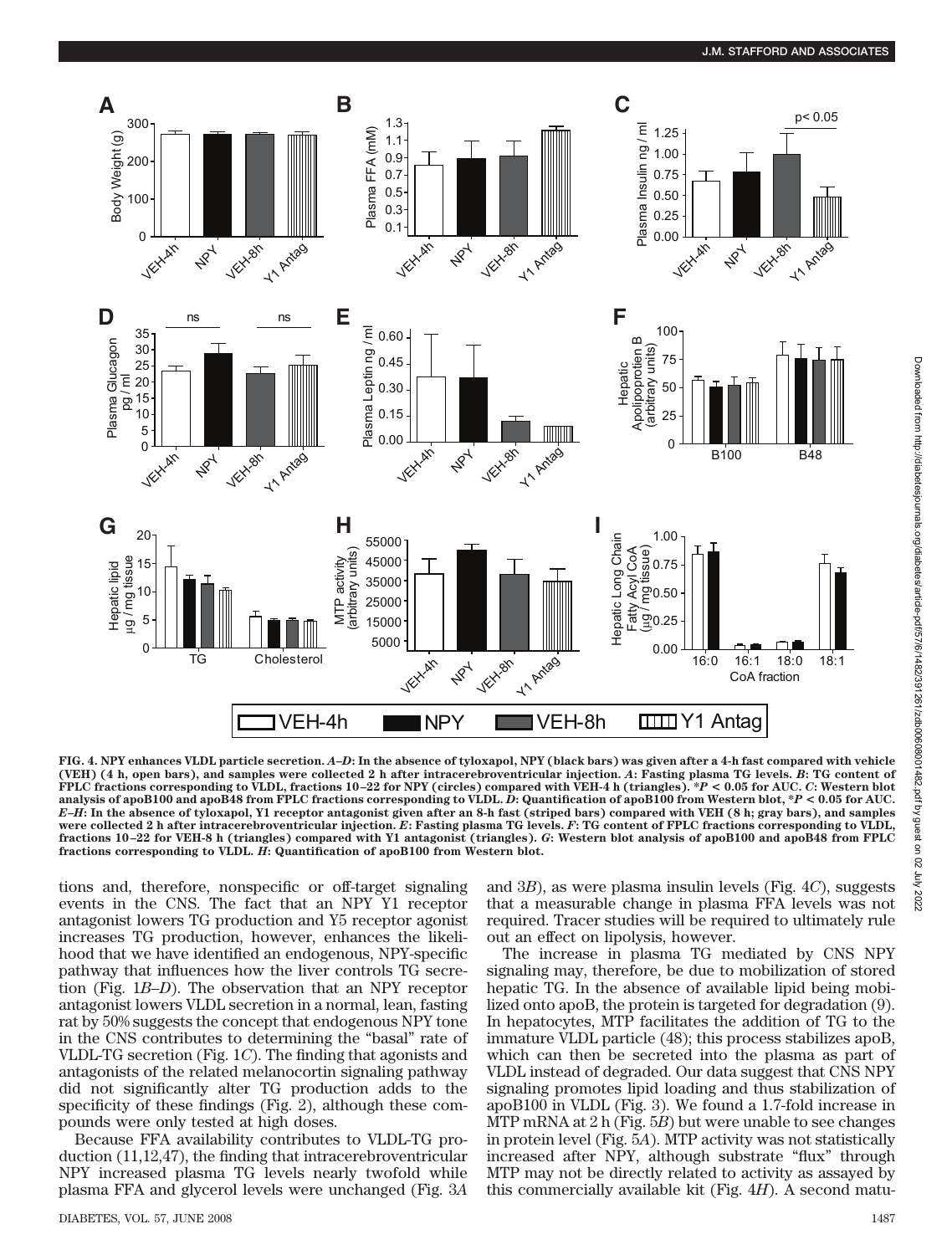

**FIG. 5. Effect of CNS NPY signaling on proteins involved in TG synthesis and metabolism.** *A***: Western blot analysis from liver samples of six individual animals that were obtained 2 h after treatment with intracerebroventricular vehicle (VEH)-4 h (left lanes) or intracerebroventricular NPY (right lanes). Total ACC, phosphorylated-ACC, MTP, FAS, and -actin as a loading control. Intracerebroventricular NPY did not alter expression levels of these proteins at 2 h.** *B–E***: Real-time RT-PCR for MTP (***B***), ARF-1 (***C***), SCD-1 (***D***), and FAS (***E***). For all panels, \****P* **< 0.05 compared with VEH.**

ration step, thought to be regulated in part by ARF-1 and phospholipase D (7), adds a larger lipid droplet to form mature VLDL, and we found an increase in ARF-1 mRNA levels (Fig. 5*C*). Unfortunately, "maturation" inhibitors are toxic in vivo and were not tested.

Recently, Lam et al. (34) demonstrated that intracerebroventricular glucose decreases VLDL production, in part by decreasing SCD-1 activity, and thereby oleate-CoA (18:1) availability, which is known to stimulate VLDL-TG production (40). We found no significant changes in hepatic palmitate-CoA (16:0), palmitoleate-CoA (16:1), stearate-CoA (18:0), or oleate-CoA (18:1) (Fig. 4*I*) between NPY and vehicle-treated groups, but we did find a large increase in SCD-1 mRNA (Fig. 5*D*), suggesting that SCD-1 activation may be a contributor to the VLDL-TG changes seen, even though changes in long-chain fatty acyl CoA saturation were not observed. The modest reductions in ACC and FAS mRNA suggest that CNS NPY signaling may promote VLDL secretion while inhibiting de novo fatty acid synthesis. This combined mechanism might serve to protect the liver from TG accumulation in the settings in which NPY is increased (such as the high FFA flux seen in fasting).

In the dyslipidemia associated with the development of obesity, total cholesterol levels often remain normal, but a decreased HDL concentration is common. This may be mechanistically linked to the increase in VLDL-TG, because TG-enriched HDL undergoes lipolysis to become smaller and more rapidly cleared from the circulation (49). In our studies, although central NPY signaling did not change total cholesterol levels, it did increase cholesterol in the VLDL fraction and generated a small shift in HDL toward smaller particles (Fig. 6*B*). Thus a single dose of NPY recapitulates, to some extent, obesity dyslipidemia in a lean, fasting animal.

To our knowledge, the only other study addressing the role of CNS NPY signaling on TG metabolism is reported by van den Hoek et al. (43), who showed that in the context of hyperinsulinemia, intracerebroventricular NPY resulted in impaired suppression of VLDL-TG by insulin. Coupled with evidence that brain glucose metabolism modulates VLDL-TG production (34), evidence that resistin induces hepatic insulin resistance via NPY (44), and the data presented herein, a compelling argument for a role of the CNS in lipid metabolism can be made. As mentioned, peripheral NPY signaling potently influences adipose metabolism, and as discovered more recently, CNS melano-



**FIG. 6. Effect of NPY signaling on the cholesterol content of lipoprotein fractions determined by FPLC. For all panels, in the absence of tyloxapol, NPY was given after a 4-h fast compared with vehicle (VEH)-4 h, Y1 receptor antagonist was given after an 8-h fast compared with VEH 8 h, and** samples were collected 2 h after intracerebroventricular injection. A: Total cholesterol  $(n = 6)$ . *B* and *C*: Samples collected 2 h after **intracerebroventricular injections were subject to FPLC. Data are means**  $\pm$  **SE for cholesterol concentration,**  $n = 3-6$ **. B: NPY (black circles) compared with VEH-4 h (gray triangles).** *C***: The Y1 receptor antagonist (black squares) compared with VEH-8 h (gray upside-down triangles).**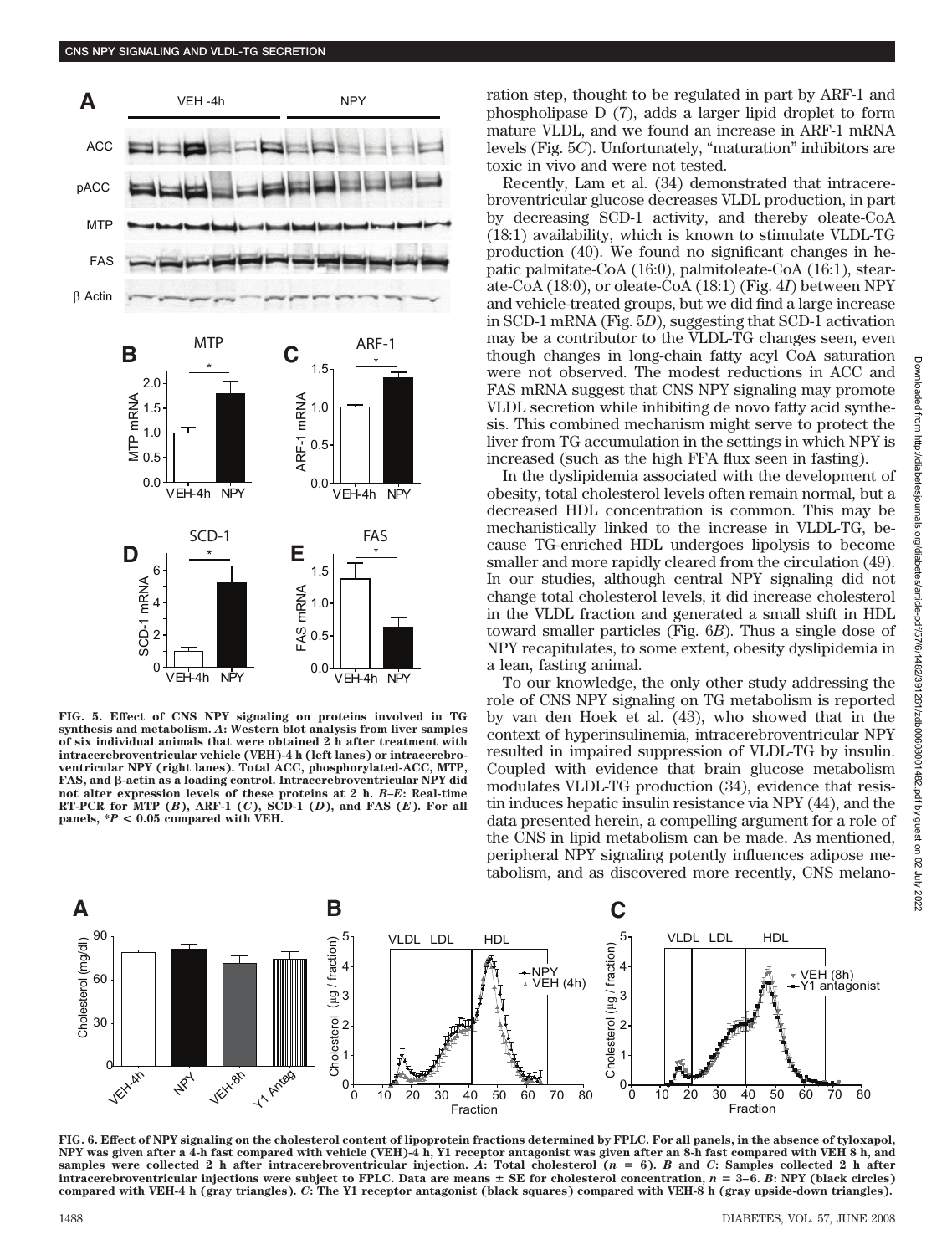cortin signaling also influences lipid homeostasis, particularly in liver and adipose beds (35).

Thus, mounting evidence indicates that energy-homeostatic neurons found in various brain areas are sensitive metabolic sensors that are ideally suited to integrate changes in energy availability with changes in energy demand. NPY-expressing neurons are one such example; its neuropeptide product signals through numerous receptors, including the NPY-Y1 and Y5 receptors, and its signaling output exerts an additional degree of control on VLDL-TG production, perhaps by influencing how the liver handles nutrient and energy flux. Nonetheless, in the context of obesity, where CNS defects in the control of energy homeostasis are increasingly recognized, a common mechanism contributing to both obesity and obesity dyslipidemia is attractive.

## **ACKNOWLEDGMENTS**

This work has been supported by resources of the Tennessee Valley Healthcare System. J.S. has received a grant from the Endocrine Fellows Foundation and National Institutes of Health National Research Service Award Grant F32 DK-076344-0. K.D.N. has received National Institutes of Health Grants DK-064857 and DK-069927. A.H.H. has received American Diabetes Association Grant 1-07-CD-10. We acknowledge the Vanderbilt Diabetes Research and Training Center (National Institutes of Health Grant DK-20593) and its Hormone Assay and Analytical Services Core and the Mouse Metabolic Phenotyping Center (National Institutes of Health Grant DK-59637).

We are grateful to Sanaz Saadat, Prasanthi Vegenati, Le Zhang, and Maxine Turney for excellent technical support and to Owen McGuiness for thoughtful feedback.

#### **REFERENCES**

- 1. Chahil TJ, Ginsberg HN: Diabetic dyslipidemia. *Endocrinol Metab Clin North Am* 35:491–510, vii–viii, 2006
- 2. Castelli WP, Garrison RJ, Wilson PW, Abbott RD, Kalousdian S, Kannel WB: Incidence of coronary heart disease and lipoprotein cholesterol levels: The Framingham Study. *JAMA* 256:2835–2838, 1986
- 3. Fuller JH, Stevens LK, Wang SL: Risk factors for cardiovascular mortality and morbidity: the WHO Mutinational Study of Vascular Disease in Diabetes. *Diabetologia* 44 (Suppl. 2):S54 –S64, 2001
- 4. Elovson J, Chatterton JE, Bell GT, Schumaker VN, Reuben MA, Puppione DL, Reeve JR Jr, Young NL: Plasma very low density lipoproteins contain a single molecule of apolipoprotein B. *J Lipid Res* 29:1461–1473, 1988
- 5. Pullinger CR, North JD, Teng BB, Rifici VA, Ronhild de Brito AE, Scott J: The apolipoprotein B gene is constitutively expressed in HepG2 cells: regulation of secretion by oleic acid, albumin, and insulin, and measurement of the mRNA half-life. *J Lipid Res* 30:1065–1077, 1989
- 6. Bartels ED, Lauritsen M, Nielsen LB: Hepatic expression of microsomal triglyceride transfer protein and in vivo secretion of triglyceride-rich lipoproteins are increased in obese diabetic mice. *Diabetes* 51:1233–1239, 2002
- 7. Asp L, Claesson C, Boren J, Olofsson SO: ADP-ribosylation factor 1 and its activation of phospholipase D are important for the assembly of very low density lipoproteins. *J Biol Chem* 275:26285–26292, 2000
- 8. Blasiole DA, Davis RA, Attie AD: The physiological and molecular regulation of lipoprotein assembly and secretion. *Mol Biosyst* 3:608 – 619, 2007
- 9. Mitchell DM, Zhou M, Pariyarath R, Wang H, Aitchison JD, Ginsberg HN, Fisher EA: Apoprotein B100 has a prolonged interaction with the translocon during which its lipidation and translocation change from dependence on the microsomal triglyceride transfer protein to independence. *Proc Natl Acad SciUSA* 95:14733–14738, 1998
- 10. Lewis GF, Uffelman KD, Szeto LW, Weller B, Steiner G: Interaction between free fatty acids and insulin in the acute control of very low density lipoprotein production in humans. *J Clin Invest* 95:158 –166, 1995
- 11. Laws A, Hoen HM, Selby JV, Saad MF, Haffner SM, Howard BV: Differences in insulin suppression of free fatty acid levels by gender and glucose tolerance status: relation to plasma triglyceride and apolipoprotein B

concentrations. Insulin Resistance Atherosclerosis Study (IRAS) Investigators. *Arterioscler Thromb Vasc Biol* 17:64 –71, 1997

- 12. Kissebah AH, Alfarsi S, Adams PW, Wynn V: Role of insulin resistance in adipose tissue and liver in the pathogenesis of endogenous hypertriglyceridaemia in man. *Diabetologia* 12:563–571, 1976
- 13. Riches FM, Watts GF, Naoumova RP, Kelly JM, Croft KD, Thompson GR: Hepatic secretion of very-low-density lipoprotein apolipoprotein B-100 studied with a stable isotope technique in men with visceral obesity. *Int J Obes Relat Metab Disord* 22:414 – 423, 1998
- 14. Gibbons GF, Brown AM, Wiggins D, Pease R: The roles of insulin and fatty acids in the regulation of hepatic very-low-density lipoprotein assembly. *J R Soc Med* 95 (Suppl.) 42:23–32, 2002
- 15. Niswender KD, Baskin DG, Schwartz MW: Insulin and its evolving partnership with leptin in the hypothalamic control of energy homeostasis. *Trends Endocrinol Metab* 15:362–369, 2004
- 16. Schwartz MW, Seeley RJ, Campfield LA, Burn P, Baskin DG: Identification of targets of leptin action in rat hypothalamus. *J Clin Invest* 98:1101–1106, 1996
- 17. Patel HR, Qi Y, Hawkins EJ, Hileman SM, Elmquist JK, Imai Y, Ahima RS: Neuropeptide Y deficiency attenuates responses to fasting and high-fat diet in obesity-prone mice. *Diabetes* 55:3091–3098, 2006
- 18. Schwartz MW, Seeley RJ: Seminars in medicine of the Beth Israel Deaconess Medical Center: neuroendocrine responses to starvation and weight loss. *N Engl J Med* 336:1802–1811, 1997
- 19. Sakaguchi T, Arase K, Fisler JS, Bray GA: Effect of starvation and food intake on sympathetic activity. *Am J Physiol* 255:R284 –R288, 1988
- 20. Couce ME, Cottam D, Esplen J, Teijeiro R, Schauer P, Burguera B: Potential role of hypothalamic ghrelin in the pathogenesis of human obesity. *J Endocrinol Invest* 29:599 – 605, 2006
- 21. Levin BE, Dunn-Meynell AA: Dysregulation of arcuate nucleus preproneuropeptide Y mRNA in diet- induced obese rats. *Am J Physiol* 272:R1365– R1370, 1997
- 22. Ikeda H, West DB, Pustek JJ, Figlewicz DP, Greenwood MR, Porte D Jr, Woods SC: Intraventricular insulin reduces food intake and body weight of lean but not obese Zucker rats. *Appetite* 7:381–386, 1986
- 23. Chu CA, Fujimoto Y, Igawa K, Grimsby J, Grippo JF, Magnuson MA, Cherrington AD, Shiota M: Rapid translocation of hepatic glucokinase in response to intraduodenal glucose infusion and changes in plasma glucose and insulin in conscious rats. *Am J Physiol Gastrointest Liver Physiol* 286:G627–G634, 2004
- 24. Clegg DJ, Benoit SC, Air EL, Jackman A, Tso P, D'Alessio D, Woods SC, Seeley RJ: Increased dietary fat attenuates the anorexic effects of intracerebroventricular injections of MTII. *Endocrinology* 144:2941–2946, 2003
- 25. Murphy B, Nunes CN, Ronan JJ, Harper CM, Beall MJ, Hanaway M, Fairhurst AM, Van der Ploeg LH, MacIntyre DE, Mellin TN: Melanocortin mediated inhibition of feeding behavior in rats. *Neuropeptides* 32:491– 497, 1998
- 26. Schotz MC, Scanu A, Page IH: Effect of triton on lipoprotein lipase of rat plasma. *Am J Physiol* 188:399 – 402, 1957
- 27. Otway S, Robinson DS: The use of a non-ionic detergent (Triton WR 1339) to determine rates of triglyceride entry into the circulation of the rat under different physiological conditions. *J Physiol* 190:321–332, 1967
- 28. Trinh KY, O'Doherty RM, Anderson P, Lange AJ, Newgard CB: Perturbation of fuel homeostasis caused by overexpression of the glucose-6-phosphatase catalytic subunit in liver of normal rats. *J Biol Chem* 273:31615–31620, 1998
- 29. Hasty AH, Shimano H, Osuga J, Namatame I, Takahashi A, Yahagi N, Perrey S, Iizuka Y, Tamura Y, Amemiya-Kudo M, Yoshikawa T, Okazaki H, Ohashi K, Harada K, Matsuzaka T, Sone H, Gotoda T, Nagai R, Ishibashi S, Yamada N: Severe hypercholesterolemia, hypertriglyceridemia, and atherosclerosis in mice lacking both leptin and the low density lipoprotein receptor. *J Biol Chem* 276:37402–37408, 2001
- 30. Deutsch J, Grange E, Rapoport SI, Purdon AD: Isolation and quantitation of long-chain acyl-coenzyme A esters in brain tissue by solid-phase extraction. *Anal Biochem* 220:321–323, 1994
- 31. Hill JO, Peters JC, Swift LL, Yang D, Sharp T, Abumrad N, Greene HL: Changes in blood lipids during six days of overfeeding with medium or long chain triglycerides. *J Lipid Res* 31:407– 416, 1990
- 32. Swift LL: Role of the Golgi apparatus in the phosphorylation of apolipoprotein B. *J Biol Chem* 271:31491–31495, 1996
- 33. Swift LL, Kakkad B, Boone C, Jovanovska A, Jerome WG, Mohler PJ, Ong DE: Microsomal triglyceride transfer protein expression in adipocytes: a new component in fat metabolism. *FEBS Lett* 579:3183–3189, 2005
- 34. Lam TK, Gutierrez-Juarez R, Pocai A, Bhanot S, Tso P, Schwartz GJ, Rossetti L: Brain glucose metabolism controls the hepatic secretion of triglyceride-rich lipoproteins. *Nat Med* 13:171–180, 2007
- 35. Nogueiras R, Wiedmer P, Perez-Tilve D, Veyrat-Durebex C, Keogh JM,